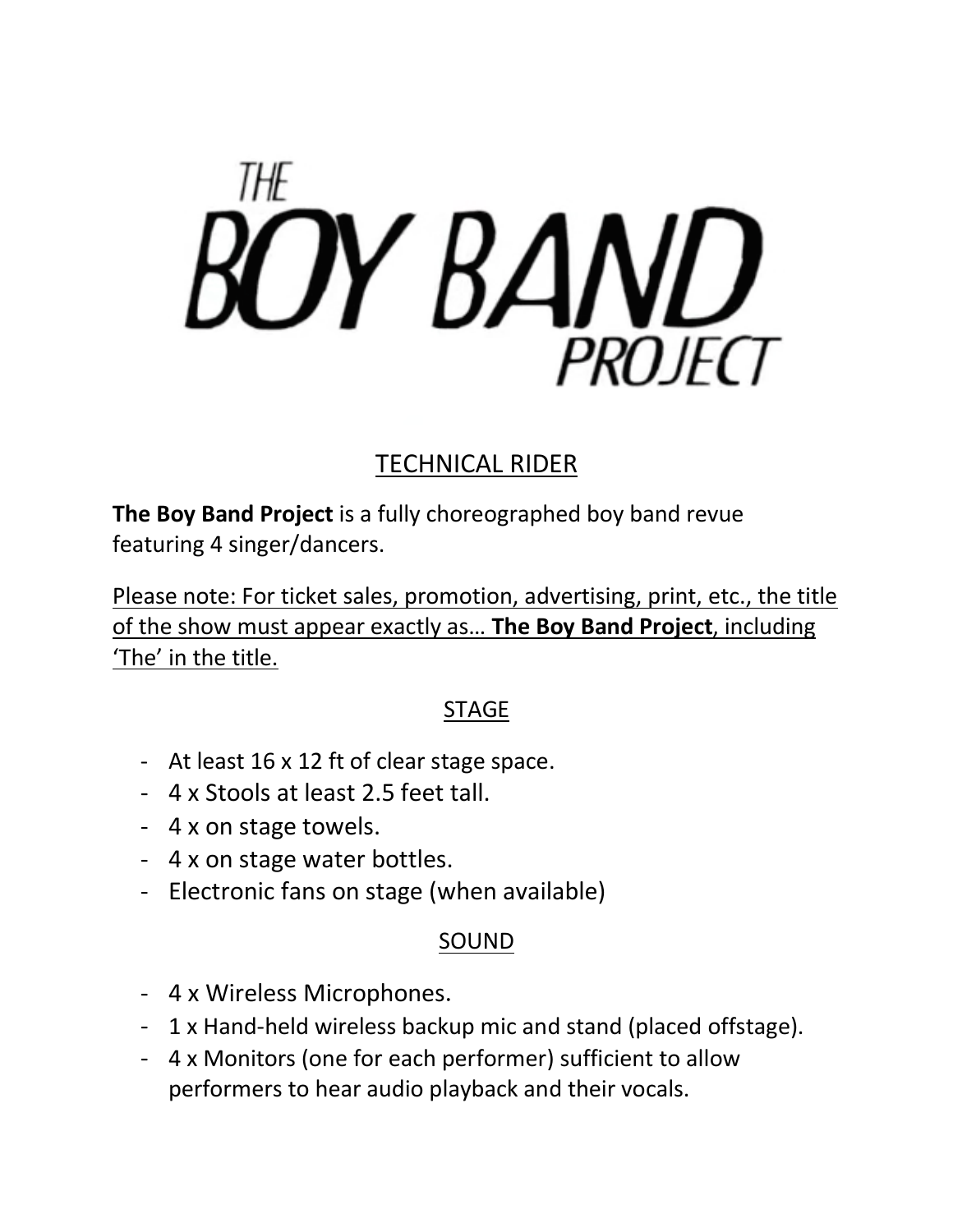- 4 x Straight mic stands with round bottoms.
- Sophisticated sound system with MP3 (iphone) input and all other necessary cables, speakers, and performance requirements.

#### - VIDEO

When available, the show can implement video content to accompany the performance. In this case, music accompaniment is provided by the video screens, rather than MP3.

#### Video Option 1

LED screen, Video Wall, or Projector is built in/provided by the venue.

#### Video Option 2

Provide 4 (or as many as available) Flat Screen TV Monitors on stands or attached to the wall for video content (55'' screens preferable)

- Make sure you have all the correct Splitters, adapters, HDMI cables, Cat 5 Long enough to connect to Laptop at control table.

#### **OPERATORS**

- 1 x Qualified sound tech operator.
- 1 x Additional operator to play music cues.

(The presenter provides at least one person in charge of technical support and in some cases (at the discretion of the group) another qualified person to act as a show runner, to interpret cues from the stage to the technician.)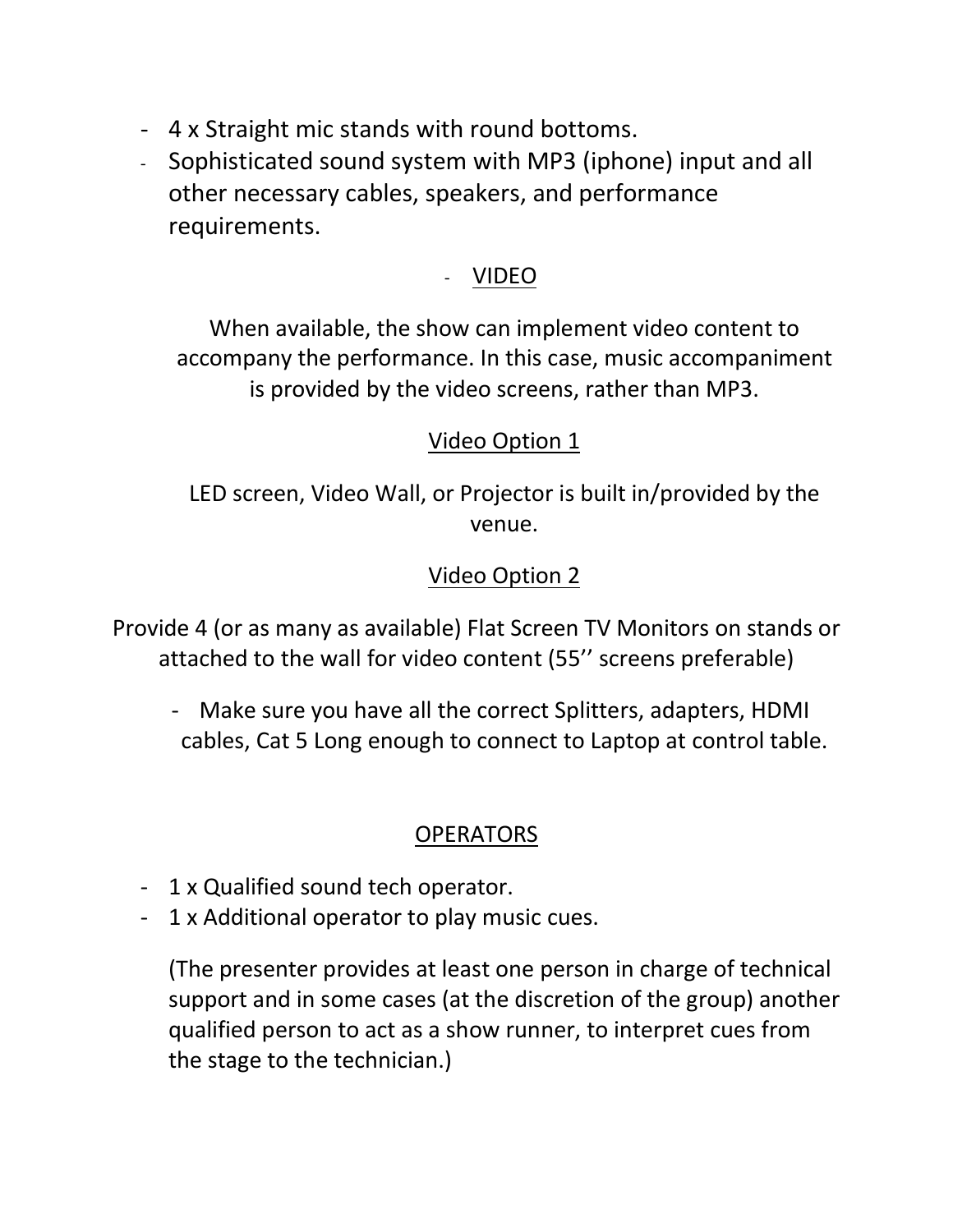# LIGHTING

- Standard Theatrical Stage Lighting.
- Think 90s Boy Band Concert. Lots of bright colors.
- Follow Spot(s) and spot operator(s).
- When available, please provide Specials, Cans, Haze, Gobos, Mirror Ball, Strobe, etc.
- Lighting can be done at the discretion of the technician keeping in mind the need for differentiation between up tempos, and ballads.

# DRESSING AREA

- Standard dressing room(s) or private area with lighting and mirrors.
- Clothing racks to accommodate costuming.
- Bottled water in the dressing room(s) at rehearsal and for each performance.
- Towels to accommodate the cast.

# SOUND CHECK

- Minimum 1-hour rehearsal with full tech, tech operator(s) and stage manager(s).
- Rehearsal should be completed in time to allow for at least 2 hours free time prior to performance of the show).

#### **HOSPITALITY**

- When available, the presenter shall provide a healthy hot meal and beverages for performers on the day of the show.
- Please provide both meat and vegetarian options, bottled water, Hot water, tea bags, diet coke, lemon, sweets (cookies, etc.)